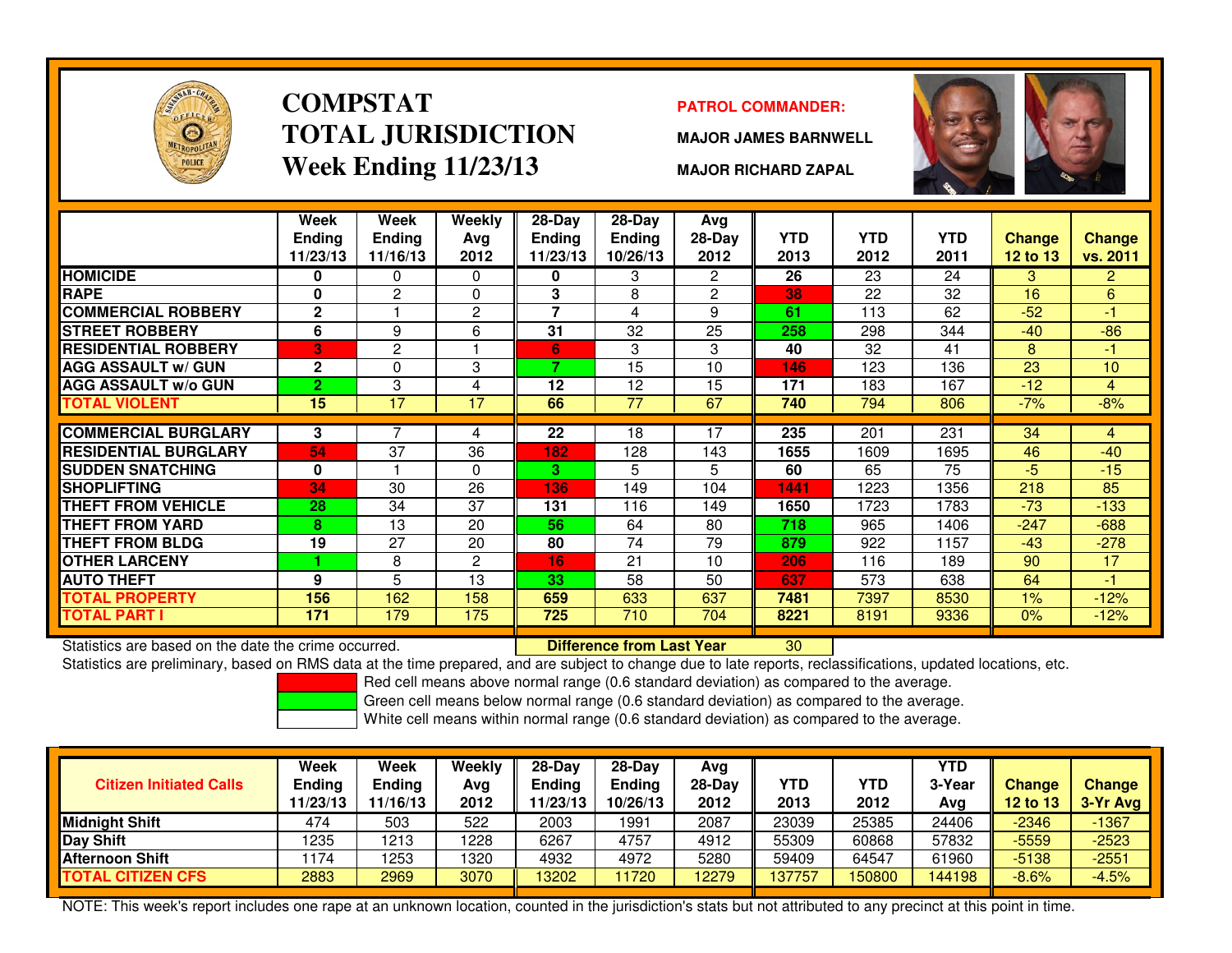

# **COMPSTATWEST CHATHAM PRECINCTWeek Ending 11/23/13**

### **PRECINCT COMMANDER:**

**CAPT. PHILIP REILLEY**



|                             | Week<br><b>Ending</b><br>11/23/13 | <b>Week</b><br><b>Ending</b><br>11/16/13 | Weekly<br>Ava<br>2012 | 28-Day<br><b>Ending</b><br>11/23/13 | $28$ -Day<br><b>Ending</b><br>10/26/13 | Avg<br>$28-Day$<br>2012 | <b>YTD</b><br>2013      | <b>YTD</b><br>2012 | <b>YTD</b><br>2011 | <b>Change</b><br><b>12 to 13</b> | <b>Change</b><br>vs. 2011 |
|-----------------------------|-----------------------------------|------------------------------------------|-----------------------|-------------------------------------|----------------------------------------|-------------------------|-------------------------|--------------------|--------------------|----------------------------------|---------------------------|
| <b>HOMICIDE</b>             | 0                                 | 0                                        | 0                     | 0                                   | 0                                      | $\Omega$                |                         |                    | $\overline{2}$     | $\mathbf{0}$                     | $\blacksquare$            |
| <b>RAPE</b>                 | 0                                 | $\Omega$                                 | $\Omega$              |                                     | $\Omega$                               |                         | $\overline{7}$          | 8                  | 6                  | -1                               |                           |
| <b>COMMERCIAL ROBBERY</b>   | $\bf{0}$                          | $\Omega$                                 | $\Omega$              | $\bf{0}$                            | 2                                      | $\mathbf{2}$            | 6                       | 20                 | 10                 | $-14$                            | -4                        |
| <b>STREET ROBBERY</b>       |                                   |                                          |                       | $\mathbf 2$                         | $\overline{c}$                         | 3                       | 25                      | 37                 | 38                 | $-12$                            | $-13$                     |
| <b>RESIDENTIAL ROBBERY</b>  | ٠                                 | $\Omega$                                 | $\Omega$              |                                     | $\Omega$                               | $\Omega$                | 6                       | 5                  | 5                  | 1                                |                           |
| <b>AGG ASSAULT w/ GUN</b>   | $\bf{0}$                          | $\Omega$                                 | 0                     | 0                                   | $\overline{c}$                         |                         | 14                      | 14                 | 28                 | $\Omega$                         | $-14$                     |
| <b>AGG ASSAULT w/o GUN</b>  | $\bf{0}$                          | 2                                        |                       | 4                                   |                                        | $\mathbf{2}$            | 31                      | 25                 | 33                 | 6                                | $-2$                      |
| <b>TOTAL VIOLENT</b>        | $\overline{2}$                    | 3                                        | $\overline{c}$        | 8                                   | ⇁                                      | 9                       | 90                      | 110                | 122                | $-18%$                           | $-26%$                    |
| <b>COMMERCIAL BURGLARY</b>  |                                   | 0                                        |                       |                                     |                                        | 3                       | 29                      | 29                 | 29                 | $\Omega$                         | 0                         |
|                             |                                   |                                          |                       | 4                                   |                                        |                         |                         |                    |                    |                                  |                           |
| <b>RESIDENTIAL BURGLARY</b> | $\overline{9}$                    | 9                                        | 6                     | 33                                  | 25                                     | 23                      | 284                     | 273                | 262                | 11                               | 22                        |
| <b>SUDDEN SNATCHING</b>     | 0                                 | $\Omega$                                 | $\Omega$              |                                     |                                        |                         | $\overline{\mathbf{2}}$ | 10                 |                    | $-8$                             | $-5$                      |
| <b>SHOPLIFTING</b>          |                                   | 2                                        | 2                     | 13                                  | 13                                     | 10                      | 135                     | 115                | 142                | 20                               | $-7$                      |
| <b>THEFT FROM VEHICLE</b>   | $\overline{2}$                    | 6                                        | 5                     | 19                                  | 18                                     | 22                      | 241                     | 239                | 225                | 2                                | 16                        |
| <b>THEFT FROM YARD</b>      |                                   | 2                                        | 3                     | 8                                   |                                        | 13                      | 86                      | 149                | 230                | $-63$                            | $-144$                    |
| <b>THEFT FROM BLDG</b>      | 3                                 | $\overline{c}$                           | 3                     | 12                                  | 10                                     | 12                      | 124                     | 143                | 171                | $-19$                            | $-47$                     |
| <b>OTHER LARCENY</b>        | 0                                 | $\Omega$                                 | $\Omega$              | $\mathbf 2$                         | $\mathbf{2}$                           | $\mathbf{2}$            | 21                      | 19                 | 29                 | $\overline{2}$                   | -8                        |
| <b>AUTO THEFT</b>           |                                   | 0                                        | 2                     | $\overline{2}$                      | 14                                     | ⇁                       | 103                     | 83                 | 129                | 20                               | $-26$                     |
| <b>TOTAL PROPERTY</b>       | 18                                | 21                                       | 23                    | 94                                  | 85                                     | 91                      | 1025                    | 1060               | 1224               | $-3%$                            | $-16%$                    |
| <b>TOTAL PART I</b>         | 20                                | 24                                       | 25                    | 102                                 | 92                                     | 101                     | 1115                    | 1170               | 1346               | $-5%$                            | $-17%$                    |

Statistics are based on the date the crime occurred. **Difference from Last Year** 

Statistics are based on the date the crime occurred.<br>Statistics are preliminary, based on RMS data at the time prepared, and are subject to change due to late reports, reclassifications, updated locations, etc.

Red cell means above normal range (0.6 standard deviation) as compared to the average.

Green cell means below normal range (0.6 standard deviation) as compared to the average.

| <b>Citizen Initiated Calls</b> | Week<br><b>Ending</b><br>11/23/13 | Week<br><b>Ending</b><br>11/16/13 | Weekly<br>Avg<br>2012 | $28-Day$<br><b>Ending</b><br>11/23/13 | $28-Day$<br><b>Ending</b><br>10/26/13 | Avg<br>28-Day<br>2012 | YTD<br>2013 | YTD<br>2012 | <b>YTD</b><br>3-Year<br>Avg | <b>Change</b><br><b>12 to 13</b> | <b>Change</b><br>3-Yr Avg |
|--------------------------------|-----------------------------------|-----------------------------------|-----------------------|---------------------------------------|---------------------------------------|-----------------------|-------------|-------------|-----------------------------|----------------------------------|---------------------------|
| <b>Midnight Shift</b>          | 101                               | 107                               | 100                   | 399                                   | 372                                   | 401                   | 4531        | 5087        | 4845                        | -556                             | $-314$                    |
| Day Shift                      | 237                               | 244                               | 248                   | 2317                                  | 938                                   | 993                   | 11292       | 12190       | 1665                        | $-898$                           | $-373$                    |
| <b>Afternoon Shift</b>         | 243                               | 26 <sup>1</sup>                   | 271                   | 982                                   | 917                                   | 1086                  | 12128       | 13204       | 12673                       | $-1076$                          | $-545$                    |
| <b>TOTAL CITIZEN CFS</b>       | 581                               | 581                               | 620                   | 3698                                  | 2227                                  | 2479                  | 27951       | 30481       | 29183                       | $-8.3%$                          | $-4.2%$                   |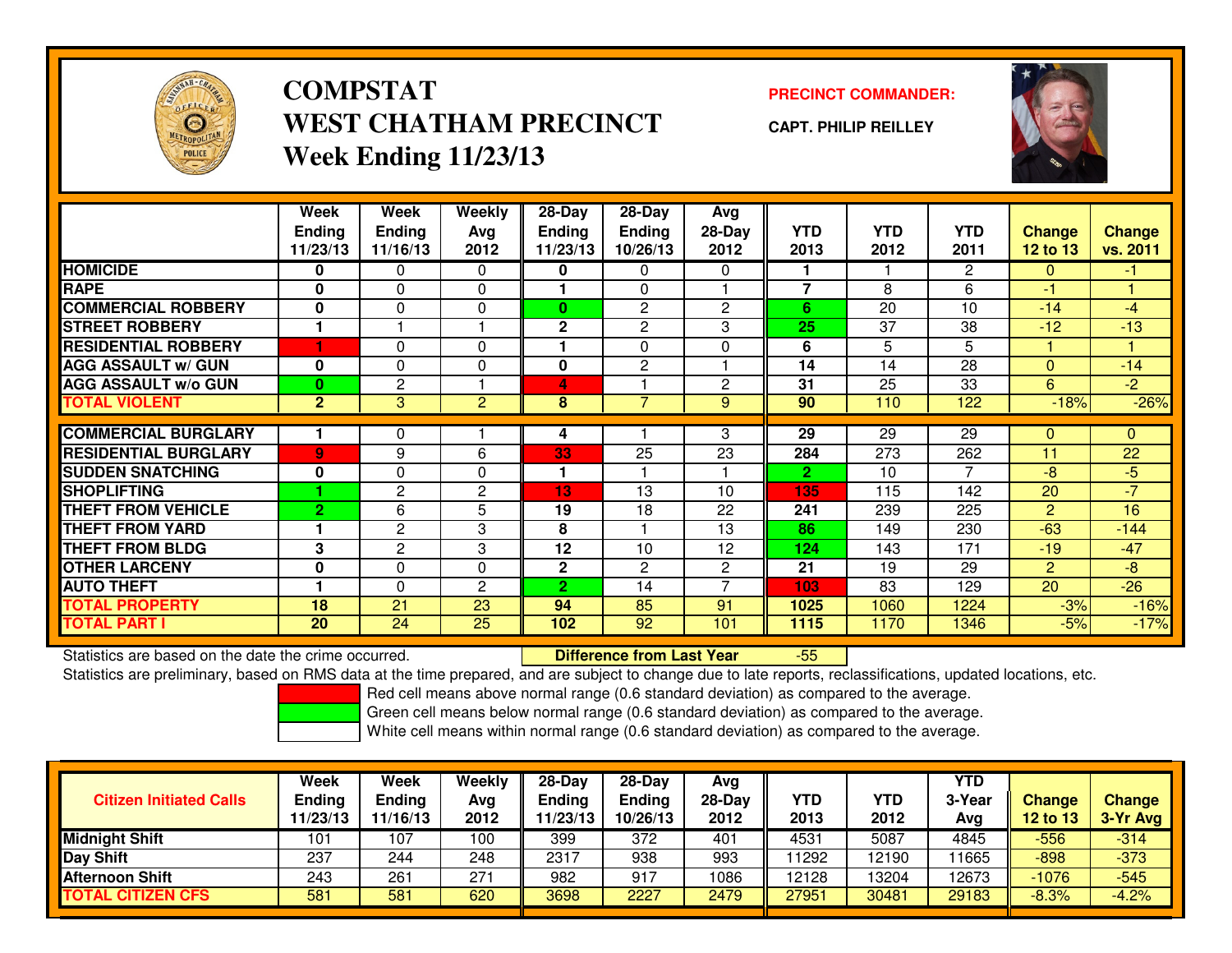

# **COMPSTATDOWNTOWN PRECINCTWeek Ending 11/23/13**

#### **PRECINCT COMMANDER:**

**CAPT. Ben Herron**



|                             | Week<br><b>Endina</b> | Week<br><b>Ending</b> | <b>Weekly</b><br>Avg | 28-Day<br>Endina | 28-Day<br><b>Endina</b> | Avg<br>28-Day | <b>YTD</b> | <b>YTD</b> | <b>YTD</b> | <b>Change</b>   | <b>Change</b>  |
|-----------------------------|-----------------------|-----------------------|----------------------|------------------|-------------------------|---------------|------------|------------|------------|-----------------|----------------|
|                             | 11/23/13              | 11/16/13              | 2012                 | 11/23/13         | 10/26/13                | 2012          | 2013       | 2012       | 2011       | <b>12 to 13</b> | vs. 2011       |
| <b>HOMICIDE</b>             | 0                     | 0                     | $\Omega$             | 0                |                         |               | 9          | 8          | 7          |                 | $\overline{2}$ |
| <b>RAPE</b>                 | $\bf{0}$              |                       | $\Omega$             |                  |                         | $\Omega$      | 8          | 5          | 6          | 3               | $\overline{2}$ |
| <b>COMMERCIAL ROBBERY</b>   | $\bf{0}$              | $\Omega$              | $\mathbf{0}$         | 0                | $\Omega$                |               | 10         | 10         | 7          | $\Omega$        | 3              |
| <b>STREET ROBBERY</b>       | $\mathbf{2}$          | $\Omega$              | 2                    | 11               | 12                      | 8             | 97         | 88         | 108        | 9               | $-11$          |
| <b>RESIDENTIAL ROBBERY</b>  | $\overline{2}$        | $\Omega$              | $\Omega$             | 2                |                         |               | 9          | 6          | 10         | 3               | -1             |
| <b>AGG ASSAULT w/ GUN</b>   | 0                     | 0                     |                      |                  | $\overline{2}$          | $\mathbf{2}$  | 33         | 22         | 25         | 11              | 8              |
| <b>AGG ASSAULT w/o GUN</b>  | $\mathbf{0}$          |                       |                      | 4                | 3                       | 5             | 41         | 57         | 29         | $-16$           | 12             |
| <b>TOTAL VIOLENT</b>        | 4                     | 2                     | 4                    | 19               | 20                      | 17            | 207        | 196        | 192        | 6%              | 8%             |
| <b>COMMERCIAL BURGLARY</b>  |                       | $\overline{2}$        |                      | 5                |                         | 2             | 33         | 29         | 47         | 4               | $-14$          |
|                             |                       |                       |                      |                  |                         |               |            |            |            |                 |                |
| <b>RESIDENTIAL BURGLARY</b> | 6                     | 3                     | 3                    | 16               | 11                      | 12            | 150        | 138        | 168        | 12              | $-18$          |
| <b>SUDDEN SNATCHING</b>     | 0                     | 0                     | 0                    | $\bf{0}$         |                         | $\mathbf{2}$  | 29         | 30         | 29         | -1              | $\mathbf{0}$   |
| <b>SHOPLIFTING</b>          | 7                     | 5                     | 3                    | 19               | $\overline{ }$          | 11            | 190        | 124        | 167        | 66              | 23             |
| <b>THEFT FROM VEHICLE</b>   | 8                     | $\overline{7}$        | $\overline{7}$       | 30               | 29                      | 29            | 337        | 355        | 326        | $-18$           | 11             |
| <b>THEFT FROM YARD</b>      | 3                     | 6                     | 5                    | 20               | 13                      | 19            | 215        | 228        | 336        | $-13$           | $-121$         |
| <b>THEFT FROM BLDG</b>      | 5                     | 6                     | 5                    | 15               | 18                      | 18            | 167        | 217        | 235        | $-50$           | $-68$          |
| <b>OTHER LARCENY</b>        |                       | 3                     |                      | 5                | 5                       | $\mathbf{2}$  | 50         | 25         | 53         | 25              | $-3$           |
| <b>AUTO THEFT</b>           | $\mathbf{2}$          |                       | $\mathbf{c}$         | л                | 14                      | 8             | 109        | 89         | 83         | 20              | 26             |
| <b>TOTAL PROPERTY</b>       | 33                    | 33                    | 25                   | 114              | 99                      | 104           | 1280       | 1235       | 1444       | 4%              | $-11%$         |
| <b>TOTAL PART I</b>         | $\overline{37}$       | 35                    | 30                   | 133              | 119                     | 121           | 1487       | 1431       | 1636       | 4%              | $-9%$          |

Statistics are based on the date the crime occurred. **Difference from Last Year** 

Statistics are based on the date the crime occurred.<br>Statistics are preliminary, based on RMS data at the time prepared, and are subject to change due to late reports, reclassifications, updated locations, etc.

Red cell means above normal range (0.6 standard deviation) as compared to the average.

Green cell means below normal range (0.6 standard deviation) as compared to the average.

| <b>Citizen Initiated Calls</b> | Week<br><b>Ending</b><br>11/23/13 | Week<br>Ending<br>11/16/13 | Weekly<br>Avg<br>2012 | $28-Day$<br><b>Ending</b><br>11/23/13 | 28-Day<br><b>Ending</b><br>10/26/13 | Avg<br>28-Day<br>2012 | YTD<br>2013 | YTD<br>2012 | YTD<br>3-Year<br>Avg | <b>Change</b><br><b>12 to 13</b> | <b>Change</b><br>3-Yr Avg |
|--------------------------------|-----------------------------------|----------------------------|-----------------------|---------------------------------------|-------------------------------------|-----------------------|-------------|-------------|----------------------|----------------------------------|---------------------------|
| <b>Midnight Shift</b>          | 103                               | 94                         | 120                   | 439                                   | 414                                 | 480                   | 5076        | 5668        | 5474                 | -592                             | $-398$                    |
| <b>Day Shift</b>               | 225                               | 219                        | 210                   | 903                                   | 827                                 | 838                   | 9833        | 10447       | 10063                | $-614$                           | $-230$                    |
| <b>Afternoon Shift</b>         | 229                               | 231                        | 222                   | 925                                   | 917                                 | 889                   | 10742       | 1073        | 10778                | $-331$                           | $-36$                     |
| <b>TOTAL CITIZEN CFS</b>       | 557                               | 544                        | 552                   | 2267                                  | 2158                                | 2207                  | 25651       | 27188       | 26315                | $-5.7%$                          | $-2.5%$                   |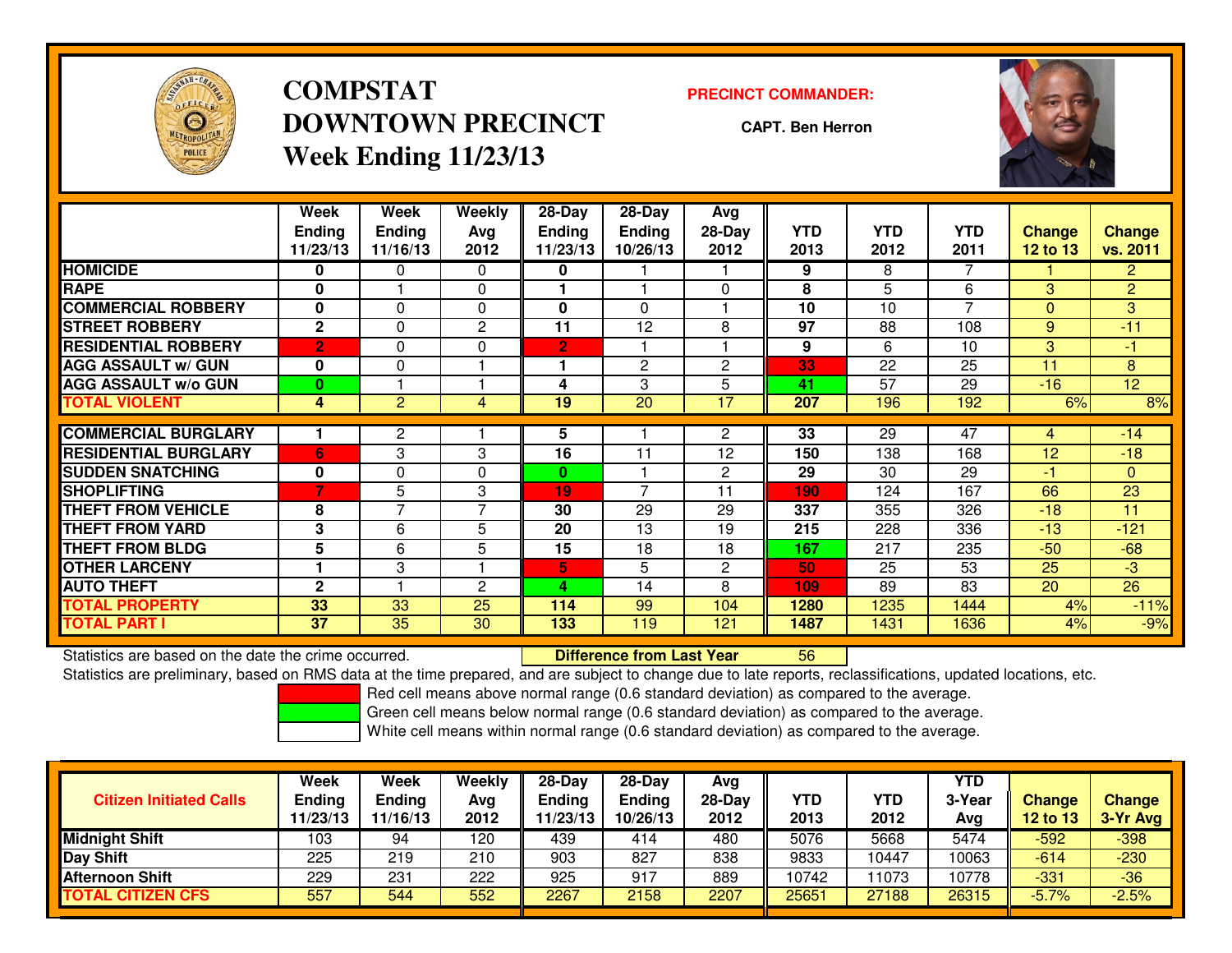

# **COMPSTATCENTRAL PRECINCT** CAPT. DEVONN ADAMS **Week Ending 11/23/13**

### **PRECINCT COMMANDER:**



|                             | Week                 | Week          | Weekly       | 28-Day        | $28$ -Day      | Avg          |            |                       |                 |                 |                |
|-----------------------------|----------------------|---------------|--------------|---------------|----------------|--------------|------------|-----------------------|-----------------|-----------------|----------------|
|                             | <b>Ending</b>        | <b>Ending</b> | Avg          | <b>Ending</b> | <b>Ending</b>  | 28-Day       | <b>YTD</b> | <b>YTD</b>            | <b>YTD</b>      | <b>Change</b>   | <b>Change</b>  |
|                             | 11/23/13             | 11/16/13      | 2012         | 11/23/13      | 10/26/13       | 2012         | 2013       | 2012                  | 2011            | <b>12 to 13</b> | vs. 2011       |
| <b>HOMICIDE</b>             | $\bf{0}$             | 0             | $\Omega$     | 0             |                |              | 10         | 8                     | 10 <sup>1</sup> | $\overline{2}$  | $\mathbf{0}$   |
| <b>RAPE</b>                 | 0                    | 0             | $\Omega$     | $\mathbf{0}$  | $\Omega$       | $\Omega$     | 5          | $\mathbf{2}^{\prime}$ | 8               | $\overline{3}$  | $-3$           |
| <b>COMMERCIAL ROBBERY</b>   | 0                    |               | 0            |               | $\Omega$       | $\mathbf{2}$ | 12         | 19                    | 6               | $-7$            | 6              |
| <b>STREET ROBBERY</b>       | $\mathbf{2}$         | 4             | $\mathbf{2}$ | 9             | 6              |              | 63         | 83                    | 107             | $-20$           | $-44$          |
| <b>RESIDENTIAL ROBBERY</b>  | 0                    | $\Omega$      | 0            |               | $\Omega$       | 0            | 6          | 3                     | $\overline{7}$  | 3               | $-1$           |
| <b>AGG ASSAULT w/ GUN</b>   | $\blacktriangleleft$ | $\Omega$      |              | 3             | 5              | 4            | 48         | $\overline{46}$       | 45              | $\overline{2}$  | 3              |
| <b>AGG ASSAULT w/o GUN</b>  | $\bf{0}$             | 0             |              | 0             | 3              | 3            | 46         | 41                    | 45              | 5               |                |
| <b>TOTAL VIOLENT</b>        | 3                    | 5             | 4            | 14            | 15             | 16           | 190        | 202                   | 228             | $-6%$           | $-17%$         |
|                             |                      |               |              |               |                |              |            |                       |                 |                 |                |
| <b>COMMERCIAL BURGLARY</b>  |                      | $\mathbf{2}$  |              |               | 9              |              | 83         | 43                    | 81              | 40              | $\overline{2}$ |
| <b>RESIDENTIAL BURGLARY</b> | 10                   | 14            | 10           | 51            | 32             | 39           | 422        | 460                   | 504             | $-38$           | $-82$          |
| <b>ISUDDEN SNATCHING</b>    | 0                    | $\Omega$      | $\Omega$     |               |                |              | 11         | 10                    | 21              |                 | $-10$          |
| <b>SHOPLIFTING</b>          | $\mathbf{2}$         | 0             |              | 10            | $\overline{7}$ | 4            | 89         | 42                    | 55              | 47              | 34             |
| <b>THEFT FROM VEHICLE</b>   | 9                    | 9             | 9            | 36            | 29             | 35           | 420        | 413                   | 483             | $\overline{7}$  | $-63$          |
| <b>THEFT FROM YARD</b>      | 4                    | $\mathbf{2}$  | 5            | 14            | 28             | 20           | 201        | 243                   | 406             | $-42$           | $-205$         |
| <b>THEFT FROM BLDG</b>      | 4                    | 8             | 3            | 19            | 16             | 12           | 186        | 145                   | 264             | 41              | $-78$          |
| <b>OTHER LARCENY</b>        | 0                    | $\Omega$      | 0            | $\mathbf{2}$  | 4              |              | 38         | 14                    | 28              | 24              | 10             |
| <b>AUTO THEFT</b>           | $\mathbf{2}$         |               | 3            | 9             | 13             | 12           | 193        | 138                   | 183             | 55              | 10             |
| <b>TOTAL PROPERTY</b>       | 32                   | 36            | 32           | 149           | 139            | 128          | 1643       | 1508                  | 2025            | 9%              | $-19%$         |
| <b>TOTAL PART I</b>         | 35                   | 41            | 36           | 163           | 154            | 145          | 1833       | 1710                  | 2253            | 7%              | $-19%$         |

Statistics are based on the date the crime occurred. **Difference from Last Year** 

<sup>123</sup>

Statistics are preliminary, based on RMS data at the time prepared, and are subject to change due to late reports, reclassifications, updated locations, etc.

Red cell means above normal range (0.6 standard deviation) as compared to the average.

Green cell means below normal range (0.6 standard deviation) as compared to the average.

| <b>Citizen Initiated Calls</b> | Week<br>Ending<br>11/23/13 | Week<br>Ending<br>11/16/13 | <b>Weekly</b><br>Avg<br>2012 | $28-Day$<br><b>Ending</b><br>11/23/13 | $28 - Day$<br><b>Ending</b><br>10/26/13 | Avg<br>28-Day<br>2012 | YTD<br>2013 | YTD<br>2012 | <b>YTD</b><br>3-Year<br>Avg | Change<br>$12$ to $13$ | <b>Change</b><br>3-Yr Avg |
|--------------------------------|----------------------------|----------------------------|------------------------------|---------------------------------------|-----------------------------------------|-----------------------|-------------|-------------|-----------------------------|------------------------|---------------------------|
| Midnight Shift                 | 103                        | 14 ا                       | 16                           | 430                                   | 413                                     | 463                   | 4978        | 5482        | 5313                        | $-504$                 | $-335$                    |
| Day Shift                      | 286                        | 255                        | 269                          | 1064                                  | 974                                     | 1078                  | 1613        | 12918       | 1504                        | $-1305$                | 109                       |
| <b>Afternoon Shift</b>         | 237                        | 251                        | 291                          | 969                                   | 999                                     | 1163                  | 12337       | 13928       | 13323                       | $-1591$                | $-986$                    |
| <b>TOTAL CITIZEN CFS</b>       | 626                        | 620                        | 676                          | 2463                                  | 2386                                    | 2704                  | 28928       | 32328       | 30140                       | $-10.5%$               | $-4.0%$                   |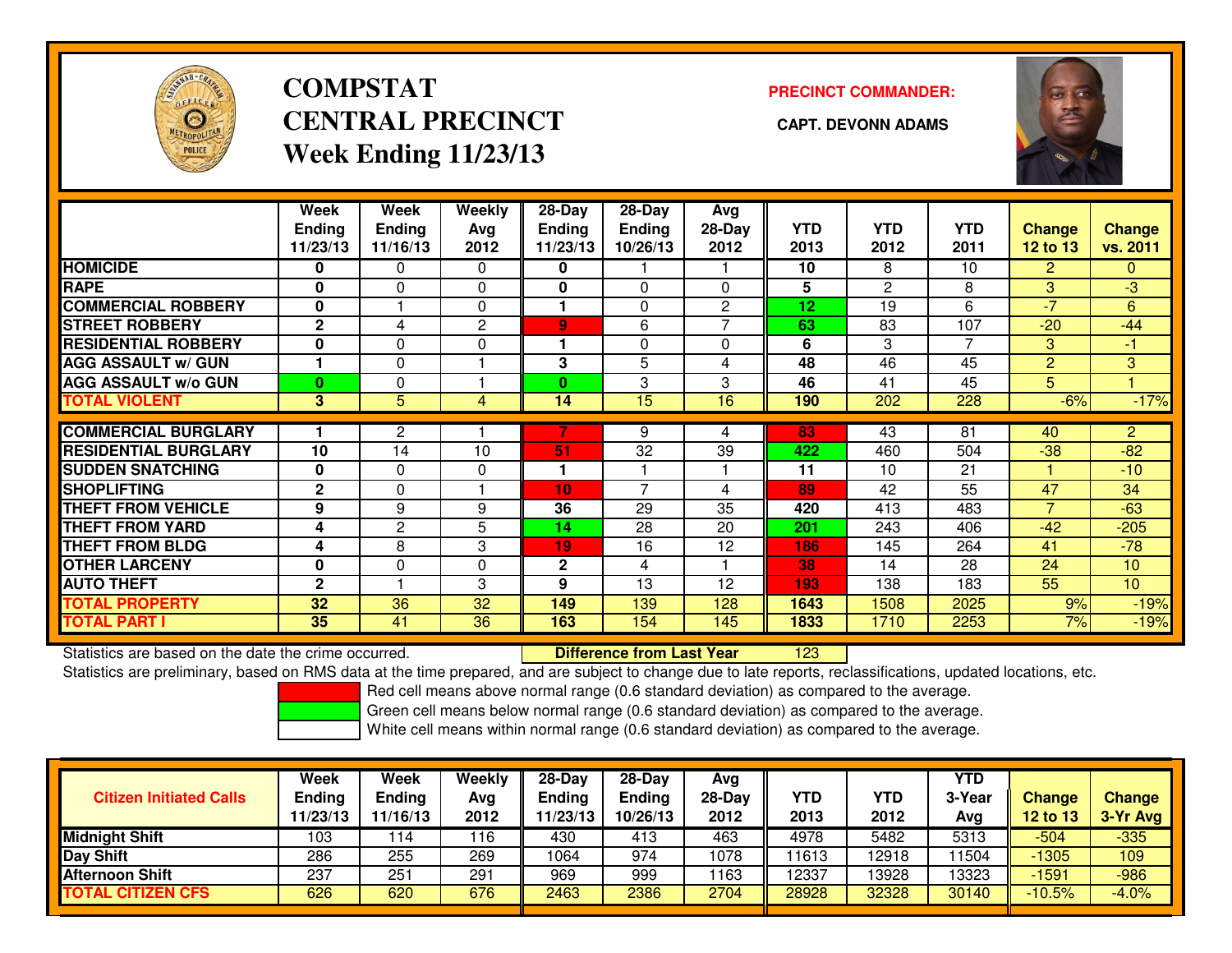

### **COMPSTAT PRECINCT COMMANDER: SOUTHSIDE PRECINCT CAPT. TERRY SHOOPWeek Ending 11/23/13**



|                             | Week<br><b>Endina</b><br>11/23/13 | Week<br><b>Ending</b><br>11/16/13 | Weekly<br>Avg<br>2012 | $28-Day$<br>Ending<br>11/23/13 | $28$ -Day<br><b>Ending</b><br>10/26/13 | Avg<br>$28-Day$<br>2012 | <b>YTD</b><br>2013 | <b>YTD</b><br>2012 | <b>YTD</b><br>2011 | <b>Change</b><br><b>12 to 13</b> | <b>Change</b><br>vs. 2011 |
|-----------------------------|-----------------------------------|-----------------------------------|-----------------------|--------------------------------|----------------------------------------|-------------------------|--------------------|--------------------|--------------------|----------------------------------|---------------------------|
| <b>HOMICIDE</b>             | 0                                 | 0                                 | $\Omega$              | 0                              |                                        | $\Omega$                | 4                  |                    | 4                  | 3                                | $\mathbf{0}$              |
| <b>RAPE</b>                 | $\mathbf{0}$                      | 0                                 | 0                     | $\bf{0}$                       | 5                                      | 0                       | 9                  | 4                  | 8                  | 5                                |                           |
| <b>COMMERCIAL ROBBERY</b>   | $\overline{2}$                    | 0                                 |                       | 5.                             |                                        | 3                       | 21                 | 35                 | 24                 | $-14$                            | $-3$                      |
| <b>STREET ROBBERY</b>       | $\bf{0}$                          | 0                                 |                       |                                | 6                                      | 4                       | 30                 | 47                 | 52                 | $-17$                            | $-22$                     |
| <b>RESIDENTIAL ROBBERY</b>  | 0                                 |                                   | 0                     |                                |                                        |                         | 9                  | 10                 | 11                 | $-1$                             | $-2$                      |
| <b>AGG ASSAULT w/ GUN</b>   |                                   | 0                                 | 0                     | 2                              |                                        |                         | 14                 | 14                 | 12                 | $\mathbf{0}$                     | $\overline{2}$            |
| <b>AGG ASSAULT w/o GUN</b>  | $\mathbf{0}$                      | 0                                 |                       | 0                              |                                        | $\mathbf{2}$            | 24                 | 27                 | 23                 | $-3$                             |                           |
| <b>TOTAL VIOLENT</b>        | 3                                 |                                   | 3                     | 9                              | 16                                     | 12                      | 111                | 138                | 134                | $-20%$                           | $-17%$                    |
| <b>COMMERCIAL BURGLARY</b>  | $\bf{0}$                          |                                   |                       | 3                              | 2                                      | 6                       | 49                 | 64                 | 44                 | $-15$                            | 5.                        |
|                             |                                   |                                   |                       |                                |                                        |                         |                    |                    |                    |                                  |                           |
| <b>RESIDENTIAL BURGLARY</b> | 10                                | 5                                 | 8                     | 31                             | 34                                     | 31                      | 357                | 339                | 299                | 18                               | 58                        |
| <b>SUDDEN SNATCHING</b>     | $\mathbf 0$                       |                                   | 0                     |                                | $\overline{2}$                         |                         | 11                 | 8                  | 10                 | 3                                |                           |
| <b>SHOPLIFTING</b>          | 14                                | 15                                | 14                    | 59                             | 73                                     | 57                      | 665                | 659                | 721                | 6                                | $-56$                     |
| <b>THEFT FROM VEHICLE</b>   | 4                                 | 6                                 | 8                     | 18                             | 19                                     | 33                      | 310                | 366                | 323                | $-56$                            | $-13$                     |
| <b>THEFT FROM YARD</b>      | $\bf{0}$                          | 2                                 | 3                     | 8                              | 13                                     | 13                      | 99                 | 156                | 165                | $-57$                            | $-66$                     |
| <b>THEFT FROM BLDG</b>      |                                   | $\overline{7}$                    | 5                     | 15                             | 25                                     | 19                      | 226                | 227                | 261                | -1                               | $-35$                     |
| <b>OTHER LARCENY</b>        | 0                                 | 4                                 | 0                     | 4                              | 5                                      | $\overline{2}$          | 51                 | 25                 | 37                 | 26                               | 14                        |
| <b>AUTO THEFT</b>           | $\mathbf{2}$                      | 3                                 | 3                     | 6                              | $\overline{\phantom{a}}$               | 13                      | 100                | 151                | 131                | $-51$                            | $-31$                     |
| <b>TOTAL PROPERTY</b>       | 31                                | 44                                | 43                    | 145                            | 180                                    | 173                     | 1868               | 1995               | 1991               | $-6%$                            | $-6%$                     |
| <b>TOTAL PART I</b>         | 34                                | 45                                | 46                    | 154                            | 196                                    | 185                     | 1979               | 2133               | 2125               | $-7%$                            | $-7%$                     |

Statistics are based on the date the crime occurred. **Difference from Last Year**  -154Statistics are preliminary, based on RMS data at the time prepared, and are subject to change due to late reports, reclassifications, updated locations, etc.

Red cell means above normal range (0.6 standard deviation) as compared to the average.

Green cell means below normal range (0.6 standard deviation) as compared to the average.

| <b>Citizen Initiated Calls</b> | Week<br><b>Ending</b><br>11/23/13 | Week<br>Ending<br>11/16/13 | Weekly<br>Avg<br>2012 | $28-Dav$<br>Ending<br>1/23/13 | $28-Dav$<br><b>Ending</b><br>10/26/13 | Avg<br>$28-Day$<br>2012 | YTD<br>2013 | YTD<br>2012 | <b>YTD</b><br>3-Year<br>Avg | <b>Change</b><br>12 to 13 | <b>Change</b><br>3-Yr Avg |
|--------------------------------|-----------------------------------|----------------------------|-----------------------|-------------------------------|---------------------------------------|-------------------------|-------------|-------------|-----------------------------|---------------------------|---------------------------|
| <b>Midnight Shift</b>          | 72                                | 103                        | 91                    | 353                           | 396                                   | 363                     | 3977        | 4448        | 4224                        | -471                      | $-247$                    |
| Day Shift                      | 236                               | 263                        | 239                   | 987                           | 1009                                  | 956                     | 11042       | 12356       | 11504                       | $-1314$                   | $-462$                    |
| <b>Afternoon Shift</b>         | 219                               | 259                        | 253                   | 1011                          | 1028                                  | 1012                    | 11323       | 12373       | 11834                       | $-1050$                   | $-511$                    |
| <b>TOTAL CITIZEN CFS</b>       | 527                               | 625                        | 583                   | 2351                          | 2433                                  | 2330                    | 26342       | 29177       | 27562                       | $-9.7%$                   | $-4.4%$                   |